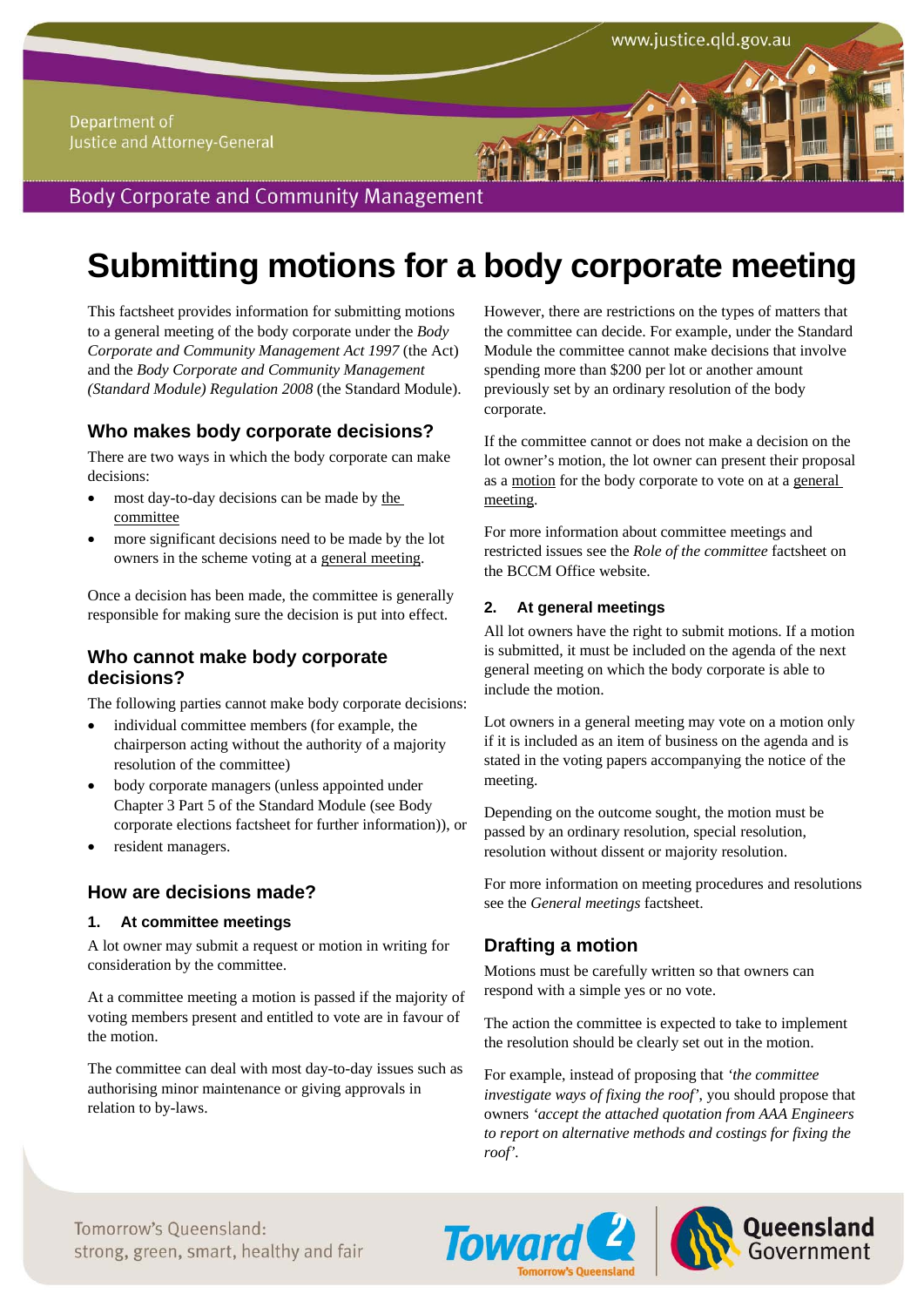Motions you put forward should follow the CLEAR guidelines: Concise, Legal, Economic, Action-based and Realistic.

- 1. Concise Are you clearly and concisely proposing what should happen so the committee can implement the proposal without the need for any further decisions?
- 2. Legal Does this type of proposal have to meet any special legal requirements under the body corporate legislation or any other legislation (for example, building regulations)?
- 3. Economic Does the motion approve the necessary funds? Are the funds available in the budget or will a special levy be required? Instead of submitting just one motion, should two quotations and two alternative motions be submitted?
- 4. Action-based Is there a clear action to be taken? Is a time frame specified?
- 5. Realistic Is the proposed action achievable? Is it something that other owners are likely to support?

## **Examples of motions for consideration**

#### **Example 1: The roof is leaking and must be fixed.**

The following is an example of an unsatisfactory motion submitted by a lot owner. It does not put forward a solution or propose who will fix the roof and how. Also, it does not state where the money to fix the roof will come from.

*Leaking Roof: That the committee fix the waterproofing membrane because it is leaking into units 4, 5 and 6.* 

The regulations provide that the person proposing the motion must obtain at least two quotations when proposing any significant spending by the body corporate. All quotations should then be submitted as separate motions with all relevant details.

Following are good examples of motions that should be submitted. (Note that the higher quotation requires a special levy to be raised to supplement budgeted funds.)

*Leaking Roof — ABC Quotation: That the body corporate accept the attached quotation to engage ABC Engineering to replace the waterproofing membrane above units 4, 5 and 6 at a cost of \$3999. This quotation needs to be accepted by 5 December so that ABC Engineering can complete the work by February next year.* 

*The work is to be paid for from the \$4000 available in the sinking fund for roof repairs. As stated in the quotation, the work will be guaranteed for three years.* 

*Leaking Roof — XYZ Quotation: That the body corporate accept the attached quotation to engage XYZ Engineering to replace the waterproofing membrane above units 4, 5 and 6 at a cost of \$4550. This quotation needs to be accepted by 30 November so that XYZ Engineering can complete the work by Christmas.* 

*The work is to be paid for from the \$4000 available in the sinking fund for roof repairs with an additional special levy of \$550 to be paid by 15 December. As stated in the quotation, the work will be guaranteed for ten years.* 

If these motions were submitted the secretary would prepare a voting paper with a single motion proposing repair of the roof and each quotation listed as an alternative. Owners would then vote for their preferred quotation by firstly voting in favour of the motion and then selecting their preferred alternative.

#### **Example 2: The owner of Lot 5 wants body corporate permission to build a pergola.**

The following is an example of an unsatisfactory motion. It is unlikely owners will pass this motion as there is not enough information for them to assess the proposal.

It also fails to address technical issues of whether the body corporate legislation requires a special resolution and whether any local government requirements for certification or council approval apply.

*Permission to build pergola: That the body corporate grant the owner of lot 5 permission to build a pergola in front of their lot.* 

The motion should be drafted so that it specifies all the information owners are likely to consider relevant.

The owner of lot 5 should firstly discuss the proposal with the committee and neighbouring owners to see if there is a good chance the proposal will be approved before any additional time and money is invested into the proposal.

Informal discussions with other owners may assist in the subsequent drafting of the motion so that it addresses any concerns or questions raised.

A good example of the motion, which includes all the relevant details, is as follows:

#### *Permission to build pergola (special*

*resolution): That the body corporate grants the owner of lot 5 permission to build a 1 metre (m) wide, 2.2 m long, 1.8m high pergola on the exclusive use lawn in front of their lounge room. Permission is granted subject to:* 

- *the owners of lot 5 gaining all necessary local council approvals*
- *the pergola being built as shown in the attached drawing and plan*
- *the pergola being painted heritage green to match the building trim*
- *the owners of lot 5 being responsible for maintaining the pergola and*
- *this approval being recorded in the register of improvements made to the common property for the benefit of a lot.*